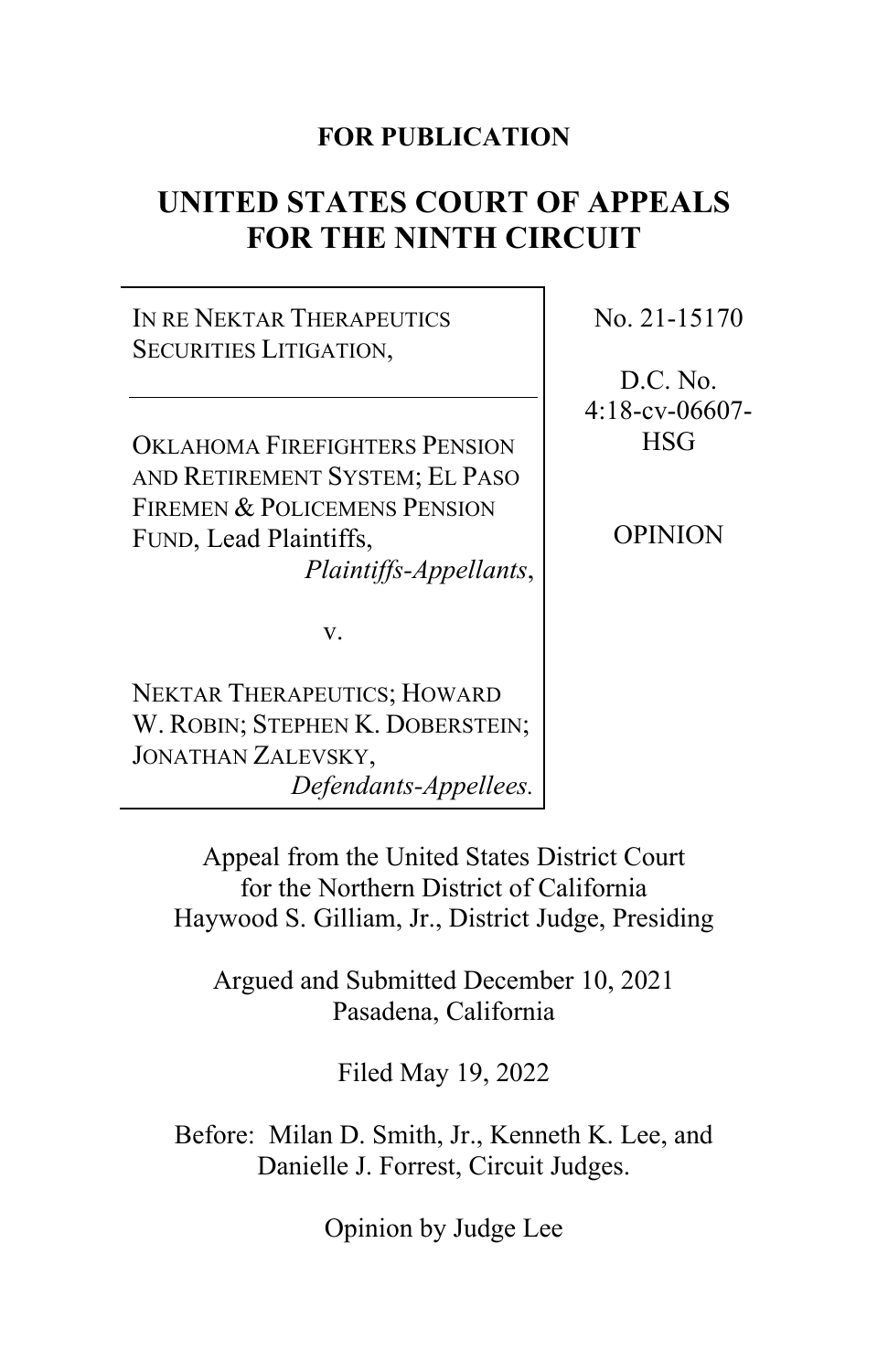# **SUMMARY[\\*](#page-1-0)**

#### **Securities Fraud**

The panel affirmed the district court's dismissal of a Second Amended Complaint in which two public pensions sued Nektar Therapeutics for securities fraud, alleging that Nektar misleadingly relied on outlier data from a single patient during the Phase 1 clinical trial of its anti-cancer drug, NKTR-214.

The panel affirmed for two reasons.

First, Plaintiffs have not adequately alleged falsity under section 10(b) of the Securities Exchange Act of 1934, 15 U.S.C. § 78j(b), and Securities and Exchange Commission Rule 10b-5, 17 C.F.R. § 240.10b-5. The panel wrote that the complaint fails to articulate why Nektar's statements about the Phase 1 clinical trial would be materially misleading to investors, even assuming Nektar relied on outlier data. The panel wrote that Plaintiffs do not sufficiently explain what the clinical trial would have shown without the alleged outlier data, nor do they specify how that would have affected the investing public's assessment of the drug. The panel wrote that for all we know, the clinical trial could have still shown excellent results, even without the data from the supposed outlier patient.

Second, Plaintiffs did not plausibly allege loss causation. The panel wrote that nothing in the operative complaint suggests that Nektar's disclosure of its later Phase 1/2

<span id="page-1-0"></span>**<sup>\*</sup>** This summary constitutes no part of the opinion of the court. It has been prepared by court staff for the convenience of the reader.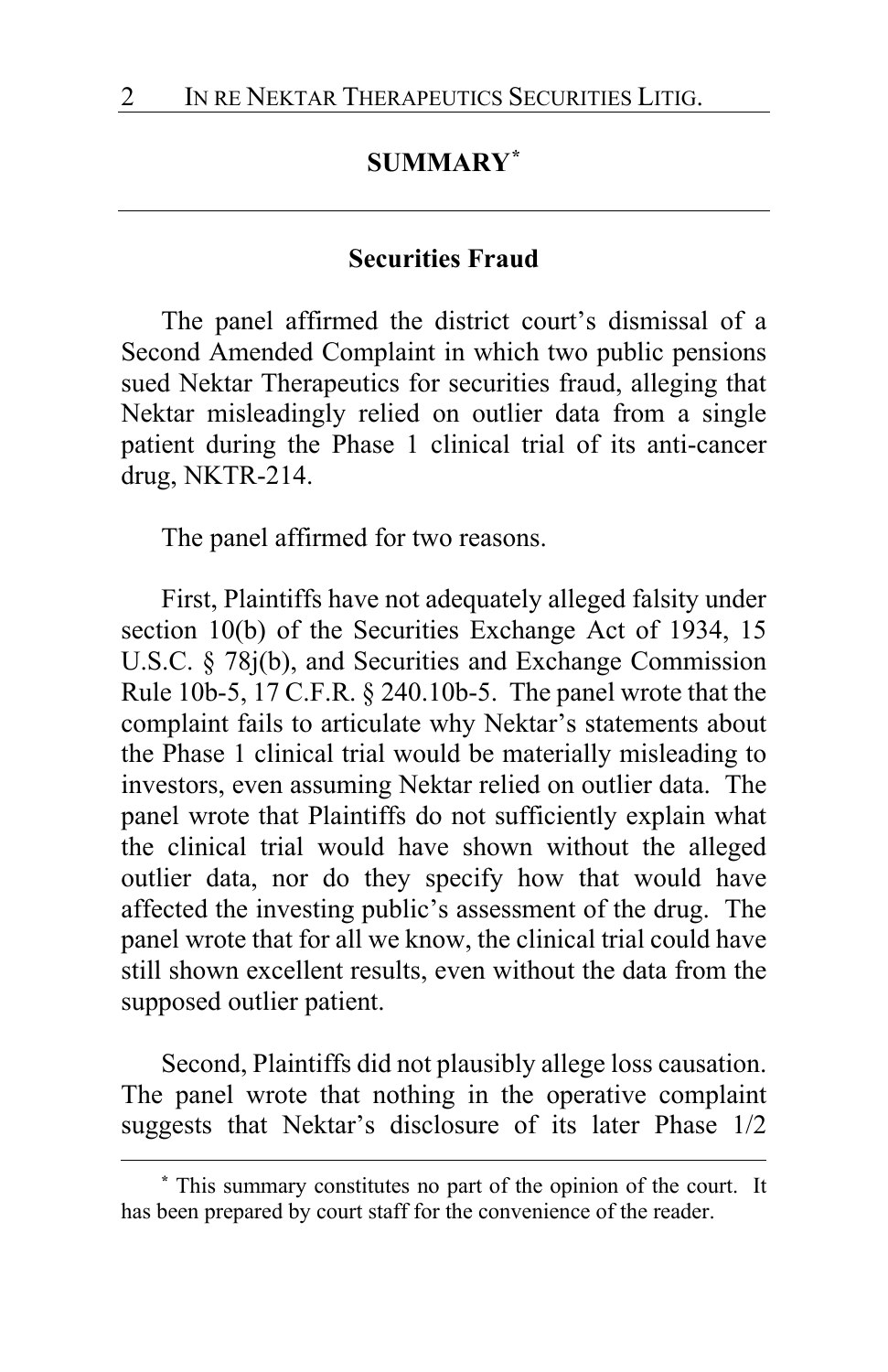clinical trial results uncovered the "falsity" of the earlier Phase 1 trial, thus causing the drop in stock price. Rather, Plaintiffs' factual allegations suggest a more mundane explanation: the different and more robust Phase 1/2 clinical trial merely showed that the drug may not be as effective as the initial – and limited – Phase 1 clinical trial had suggested. Further, Plaintiffs' reliance on an anonymous and selfinterested short-seller's internet musings about Nektar's Phase 1 EXCEL clinical trial does not show loss causation.

### **COUNSEL**

Alec T. Coquin (argued), Michael P. Canty, and Thomas G. Hoffman Jr., Labaton Sucharow LLP, New York, New York; James M. Wagstaffe, Wagstaffe von Loewenfeldt Busch & Radwick LLP, San Francisco, California; for Plaintiffs-Appellants.

Robin Wechkin (argued), Sidley Austin LLP, Issaquah, Washington; Sara B. Brody and Zarine S. Alam, Sidley Austin LLP, San Francisco, California; Matthew J. Dolan, Sidley Austin LLP, Palo Alto, California; for Defendants-Appellees.

#### **OPINION**

LEE, Circuit Judge:

Experimental drug candidates do not always live up to their potential, even if initial clinical trials yield highly promising results. But, as this case illustrates, that does not mean that a pharmaceutical company has defrauded the investing public.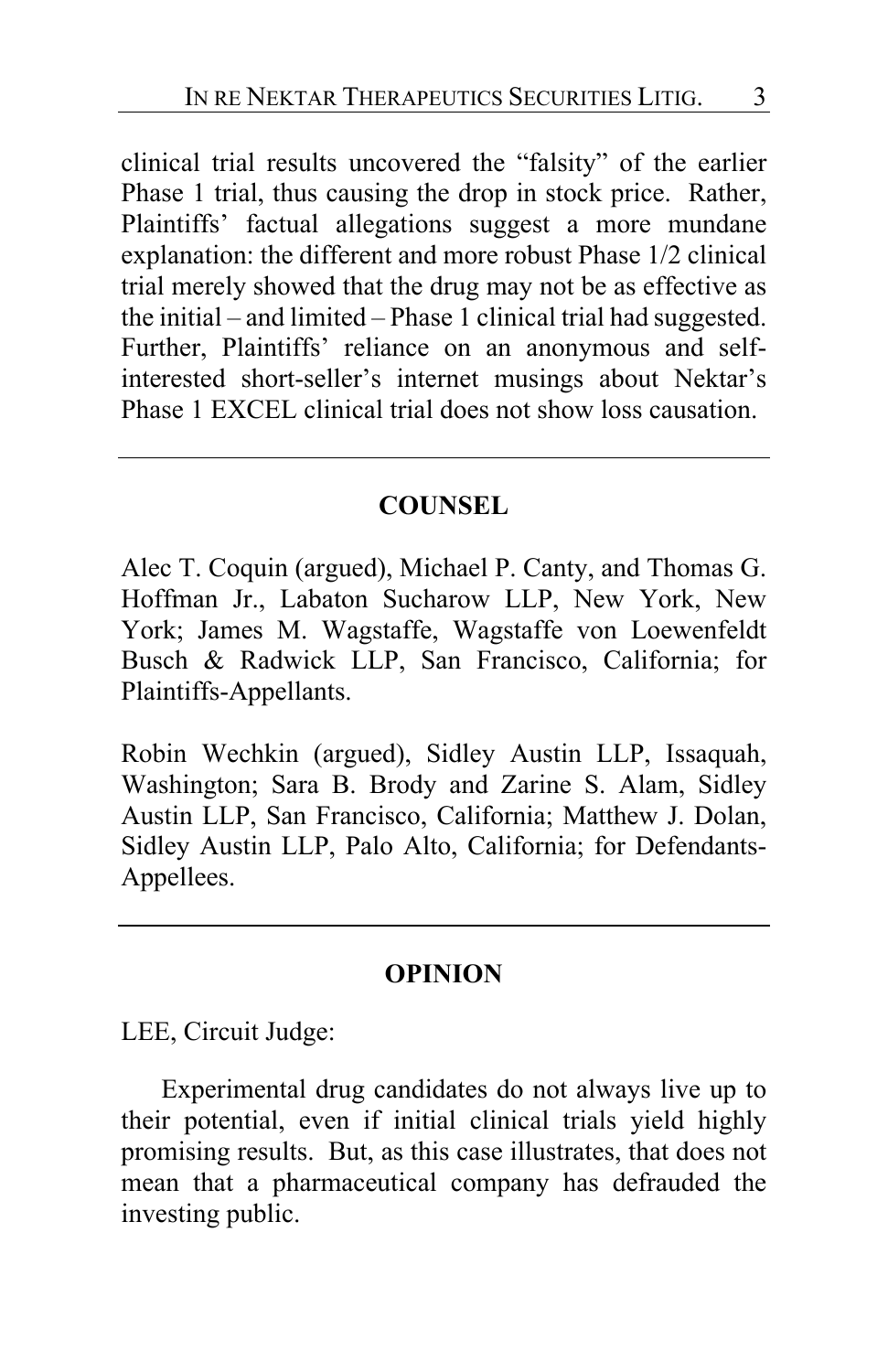In 2017, Nektar Therapeutics touted the results from a Phase 1 clinical trial (dubbed "EXCEL") of its anti-cancer drug. The next year, however, a different and more comprehensive Phase 1/2 clinical trial (called "PIVOT") showed that the drug was not as effective as the initial trial had suggested. Nektar's share price plunged over 40 percent. Two public pensions then sued Nektar for securities fraud, alleging that Nektar misleadingly relied on outlier data from a single patient during the Phase 1 EXCEL clinical trial. The district court dismissed their operative complaint with prejudice.

We affirm for two reasons. First, Plaintiffs have not adequately alleged falsity under section 10(b) of the Securities Exchange Act of 1934, 15 U.S.C. § 78j(b), and Securities and Exchange Commission Rule 10b-5, 17 C.F.R. § 240.10b-5. The complaint fails to articulate why Nektar's statements about the Phase 1 EXCEL clinical trial would be materially misleading to investors, even assuming Nektar relied on outlier data. Plaintiffs do not sufficiently explain what the clinical trial would have shown without the alleged outlier data, nor do they specify how that would have affected the investing public's assessment of the drug. For all we know, the clinical trial could have still shown excellent results, even without the data from the supposed outlier patient. Without specific allegations to connect the dots, Plaintiffs' theory fails to plead securities fraud.

Second, Plaintiffs have not plausibly alleged loss causation. Nothing in the operative complaint suggests that Nektar's disclosure of its later Phase 1/2 PIVOT clinical trial results uncovered the "falsity" of the earlier Phase 1 EXCEL trial, thus causing the drop in stock price. Rather, Plaintiffs' factual allegations suggest a more mundane explanation: the different and more robust Phase 1/2 PIVOT clinical trial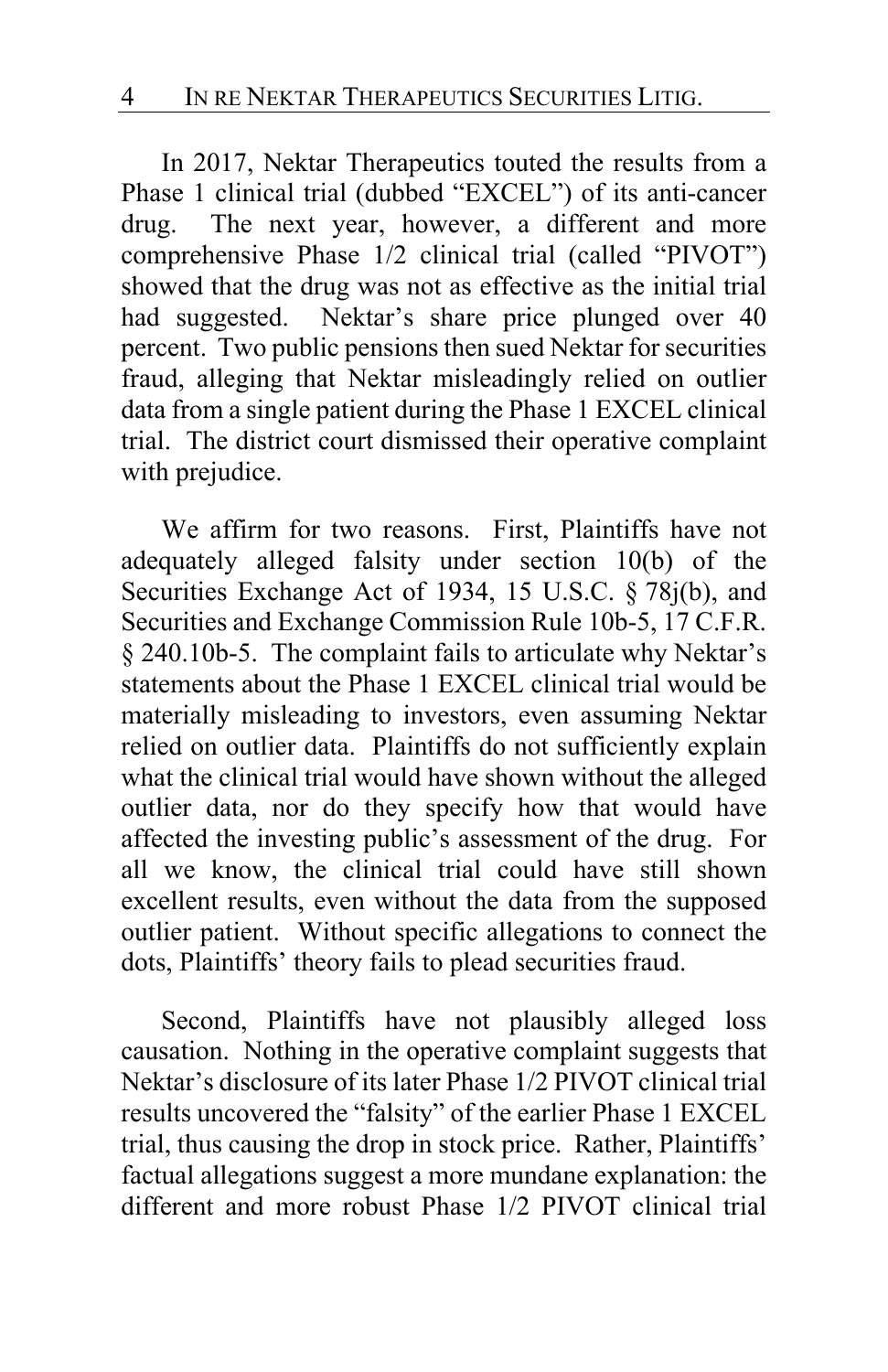merely showed that the drug may not be as effective as the initial—and limited—Phase 1 EXCEL clinical trial had suggested. Further, Plaintiffs' reliance on an anonymous and self-interested short-seller's internet musings about Nektar's Phase 1 EXCEL clinical trial does not show loss causation.

#### **BACKGROUND**

### **I. Nektar's NKTR-214 anti-cancer drug does not replicate the results from the first Phase 1 EXCEL clinical trial in its later Phase 1/2 PIVOT trial.**

Nektar researches and develops new drugs for cancer, autoimmune disease, and chronic pain.**[1](#page-4-0)** Its flagship drug candidate is NKTR-214, a modified version of a human protein that activates the body's production of cancerfighting cells. NKTR-214 stimulates the production of CD8+ T cells, which kill infected or malignant cells.

As part of NKTR-214's development, Nektar carried out a Phase 1 clinical trial dubbed EXCEL. During the EXCEL trial, 28 cancer patients received dosages of NKTR-214 every two or three weeks, and then tissue samples were collected, divided, and analyzed to assess the drug's effectiveness.

As the EXCEL trial progressed, Nektar reported interim results at various points. At a healthcare conference in 2017, Nektar's CEO Howard Robin presented a chart that displayed data from EXCEL showing that "cancer-fighting cells increased by an average of 30-fold in tumors of

<span id="page-4-0"></span>**<sup>1</sup>** These facts come from the second amended complaint and are accepted as true for this appeal. *See Nguyen v. Endologix, Inc.*, 962 F.3d 405, 408 (9th Cir. 2020).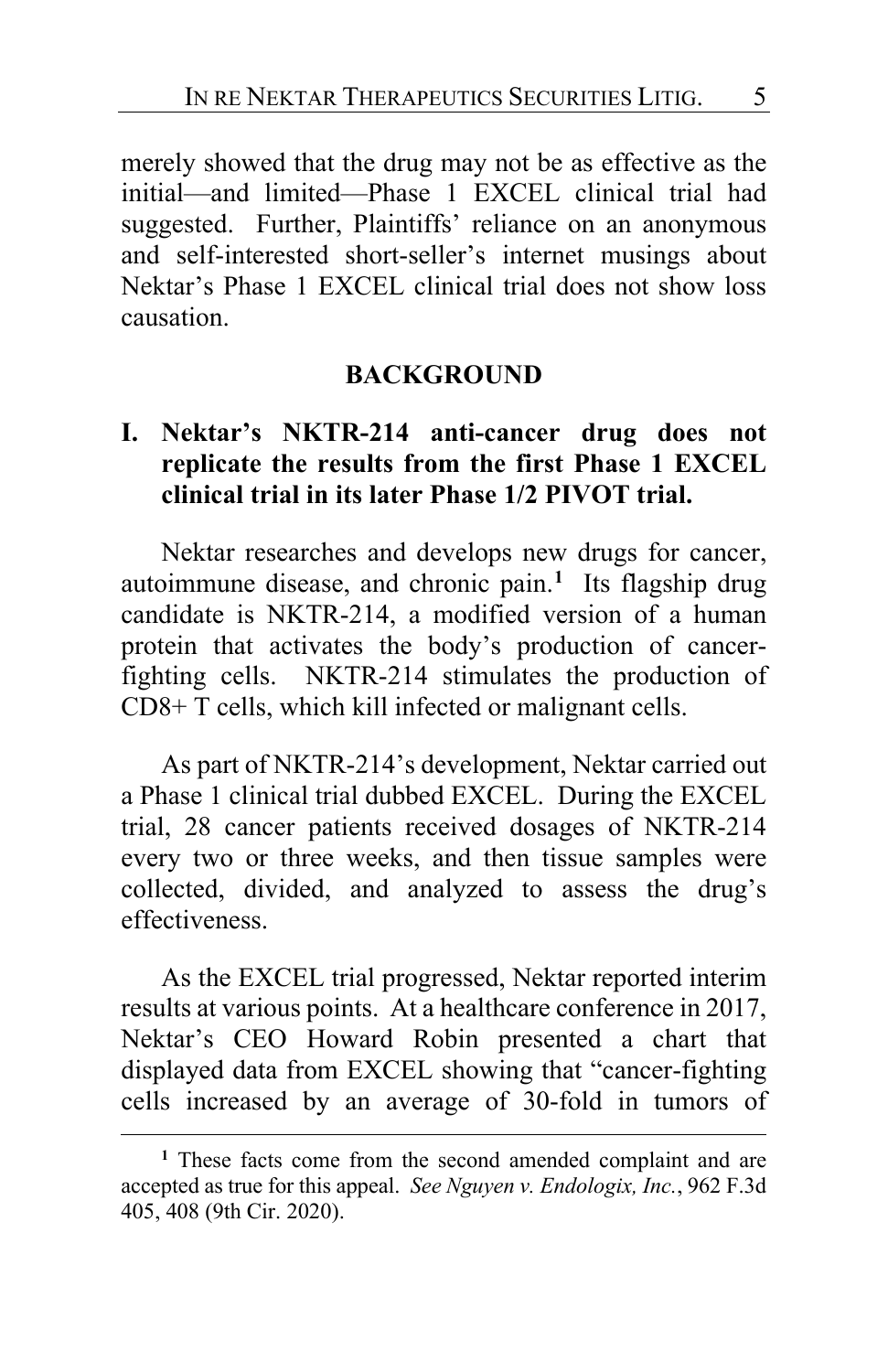purportedly ten patients dosed with NKTR-214." This socalled "30-fold chart" undergirds this securities fraud lawsuit.

Because the 30-fold chart underpins this case, we will describe it in some detail. As alleged in the complaint, the chart first appeared under the title "Analysis of T cell Populations in Tumor":



Fold change expressed as Week 3 / predose Shown are results from N=10 patients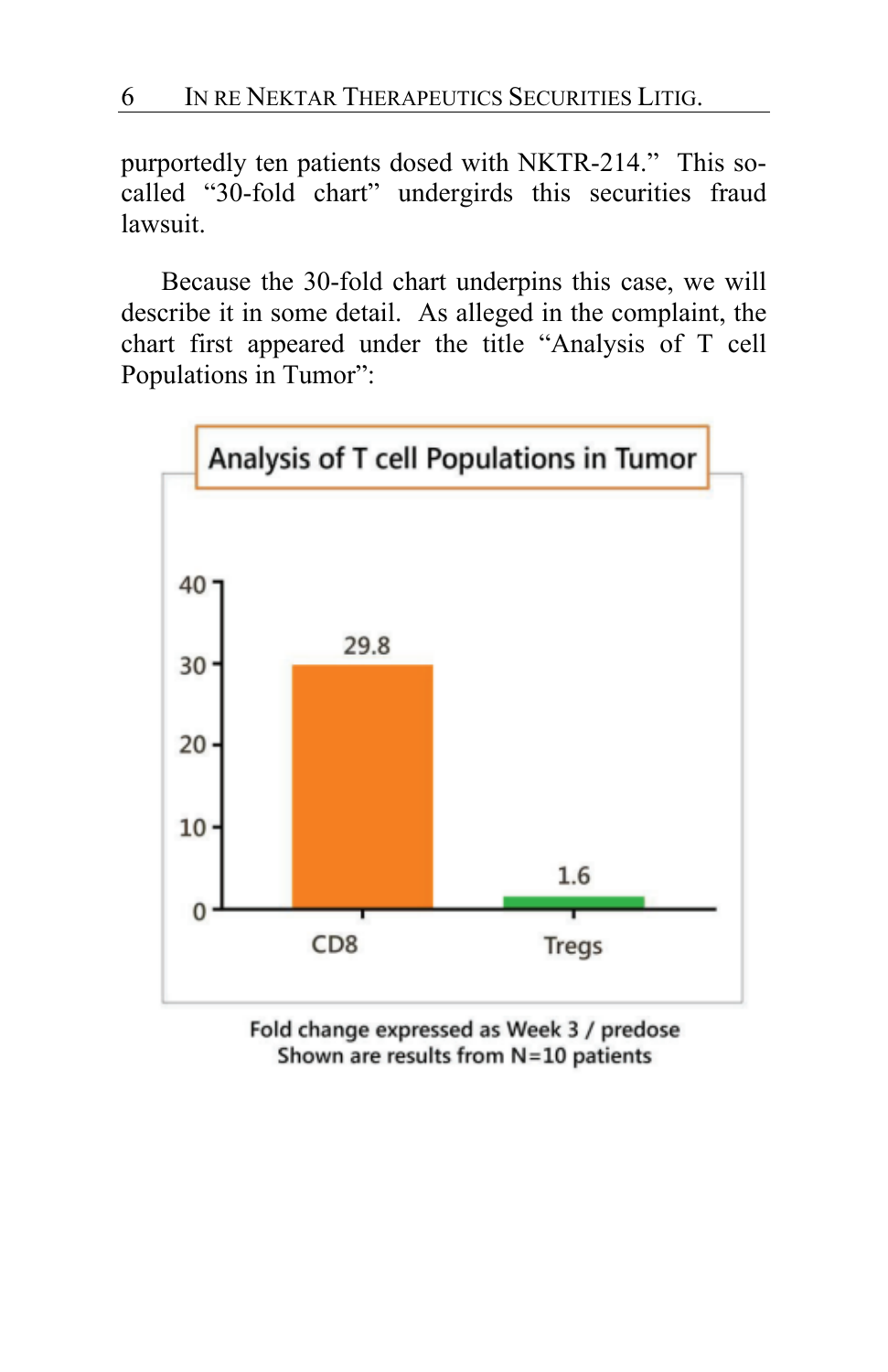It shows the "fold change"**[2](#page-6-0)** of two types of cells: CD8+ and Tregs.**[3](#page-6-1)** Thus, the x-axis displays the cell type, while the y-axis displays the fold change.The chart shows a 29.8-fold change for CD8+ cells.The chart includes information explaining that the fold change was calculated by measuring the cells "predose" and then at Week 3 of dosing. It also explains that the chart reflects data from " $N = 10$  patients." In layman's language, the chart shows that cancer-fighting cells increased an average of about 30-fold among 10 patients after taking Nektar's drug. Nektar presented this 30 fold chart at many conferences.

After the promising results from the Phase 1 EXCEL trial, Nektar launched a second clinical trial called PIVOT. PIVOT evaluated the effectiveness of NKTR-214 when dosed along with another drug called Opdivo. Nektar released Phase 1/2 data from PIVOT on Saturday, June 2, 2018. The reported data showed that "the overall response rate for NKTR-214 in treating melanoma had declined from the 85% rate presented the previous November to 50%." When the markets opened on Monday, Nektar's stock price plummeted from \$90.35 to \$52.57, a dip of about 42%.

### **II. Anonymous short-sellers accuse Nektar of relying on outlier data in its first Phase 1 EXCEL clinical trial.**

About four months later, anonymous short-sellers released a report, dubbed the Plainview Report, that outlined why its authors believed NKTR-214 to be less effective than

<span id="page-6-0"></span>**<sup>2</sup>** Fold change measures how much a quantity changes between an initial and final measurement. It is derived by dividing the final measurement by the initial measurement.

<span id="page-6-1"></span>**<sup>3</sup>** Tregs are Regulatory T cells that regulate and suppress the immune system. They are not at issue in this case.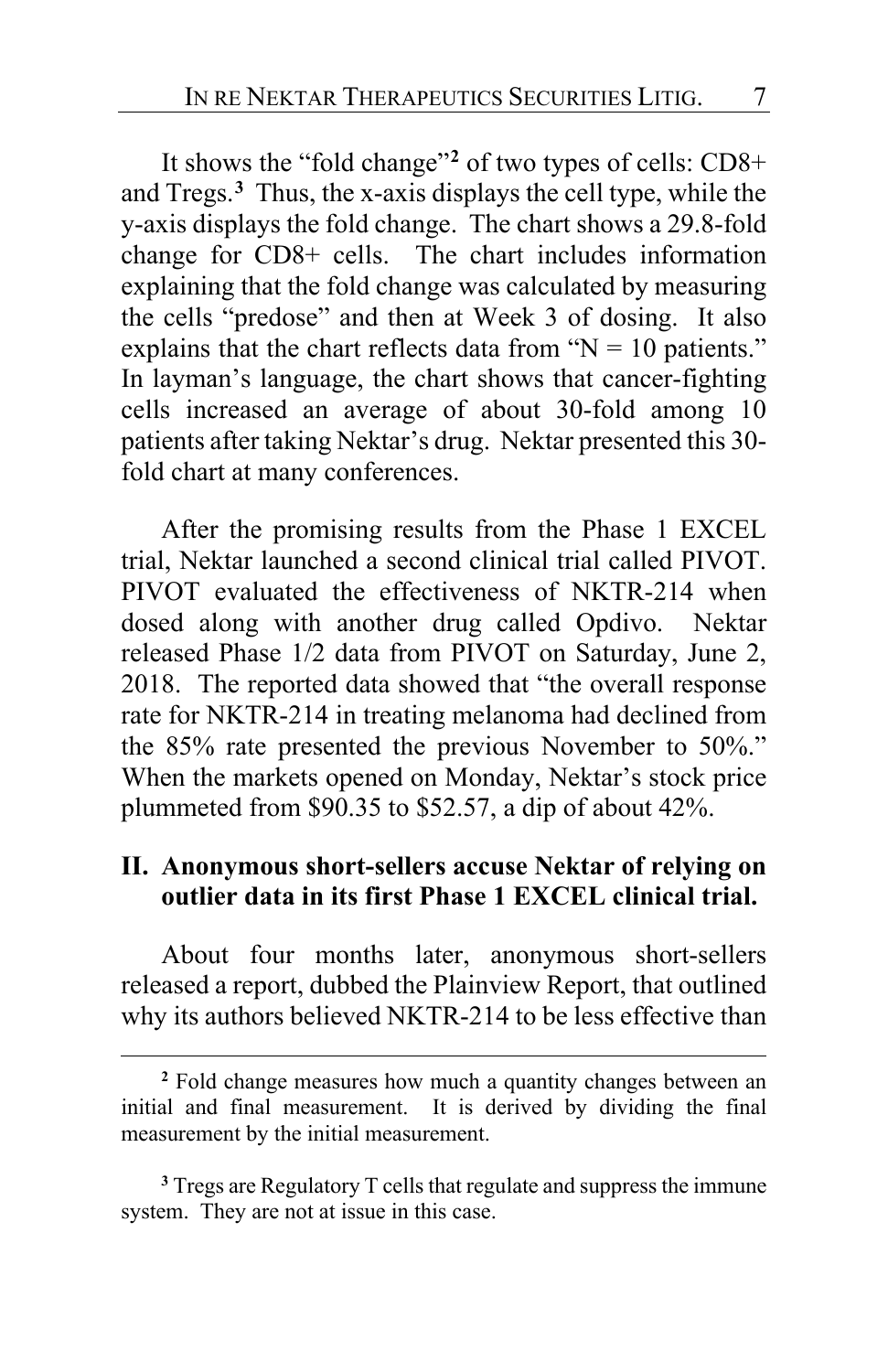Nektar claimed. The Plainview Report claimed that a different chart displayed by Nektar—"Figure 6" demonstrated the falsity of the 30-fold chart. Figure 6 presented data on CD8+ T Cell changes in 7 of the 28 patients in the EXCEL trial.



Figure 6 showed that one patient in the EXCEL trial, Patient 14, saw an increase in CD8+ T cells of roughly 300 fold, while the other six patients saw more modest increases. The Plainview Report claimed that Patient 14 was among the 10 patients reflected in the 30-fold chart, thus skewing the data in that chart. The Plainview Report also contained a disclaimer that its authors "make no representation, express or implied, as to the accuracy, timeliness, or completeness of any such information" in the report. On the same day that the Plainview Report was published, Nektar's stock price declined by seven percent.

### **III. Two public pensions sue Nektar for securities fraud.**

The Oklahoma Firefighters Pension and Retirement System, along with the El Paso Firemen & Policemen's Pension Fund (collectively, "the Pensions") sued Nektar and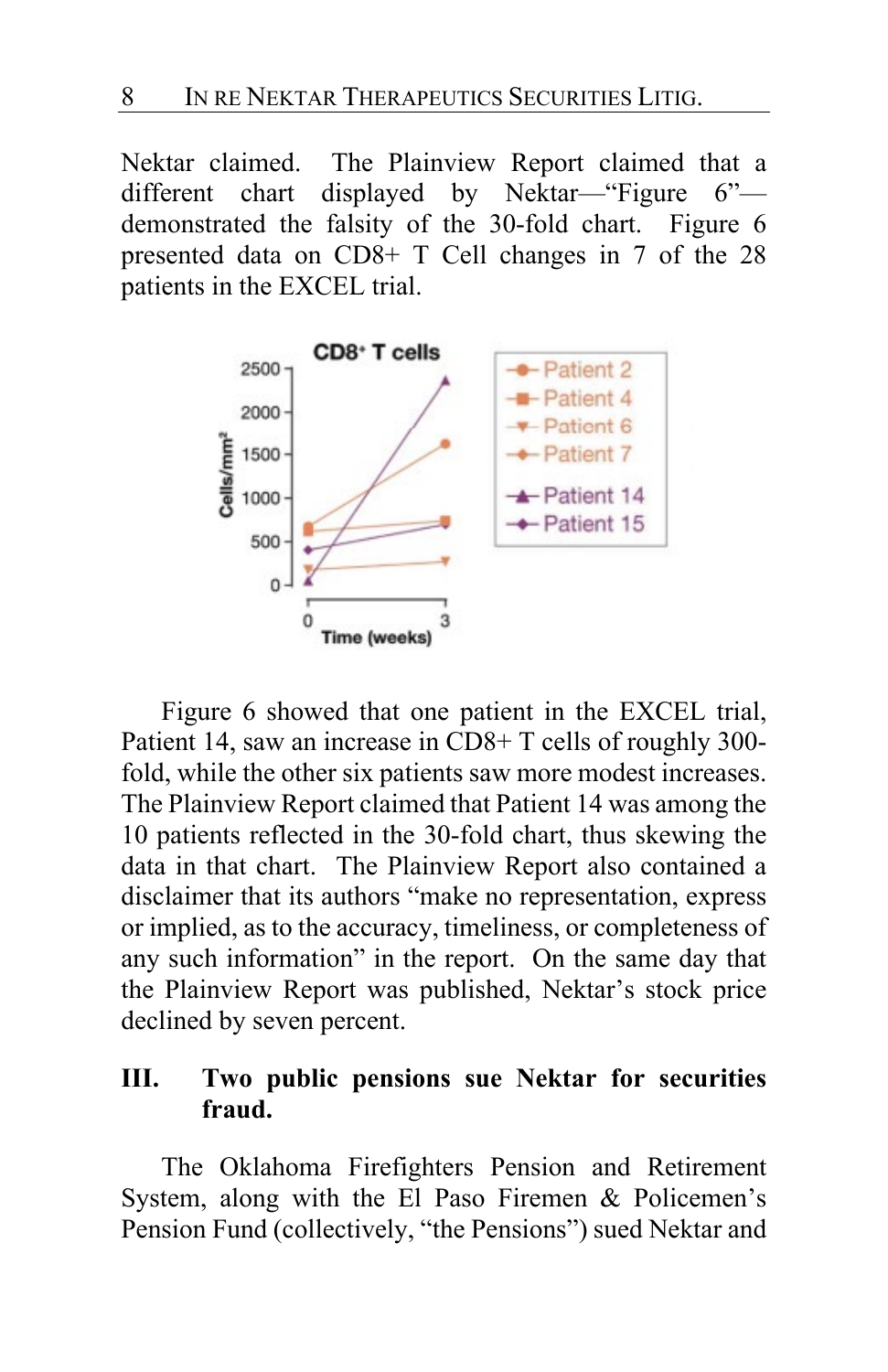some of its current and former employees in October 2018. They then filed an amended complaint after being appointed lead plaintiffs. The district court, however, granted Nektar's motion to dismiss the first amended complaint without prejudice.

The Pensions then filed a second amended complaint. The complaint alleged that Nektar made materially misleading statements or omissions by touting its 30-fold chart without disclosing that Patient 14's outlier data was included in the average. To support that allegation, the complaint cited the Plainview Report and its analysis linking Figure 6 to the 30-fold chart.

The complaint also included statements by Confidential Witness #2 ("CW #2"), who worked in Clinical Development Operations at Nektar throughout the Class Period and "closely monitored the incoming data" for NKTR-214. CW #2 stated that Patient 14 was the sole outlier included in the EXCEL trial, and that the 30-fold increase would have been "nowhere near" as large without Patient 14's data. CW #2 also described how Nektar changed trial reporting deadlines for the PIVOT trial so that positive results would make their way into presentations while negative results would be left out. Further, CW #2 stated that scientists working at Nektar disagreed with these practices and with the inclusion of outlier data in presentations on trial results.

The district court again dismissed the complaint, this time with prejudice. The district court held that the Pensions failed to adequately plead falsity, scienter, or loss causation. The Pensions timely appealed, and we have jurisdiction to review the dismissal order under 28 U.S.C. § 1291.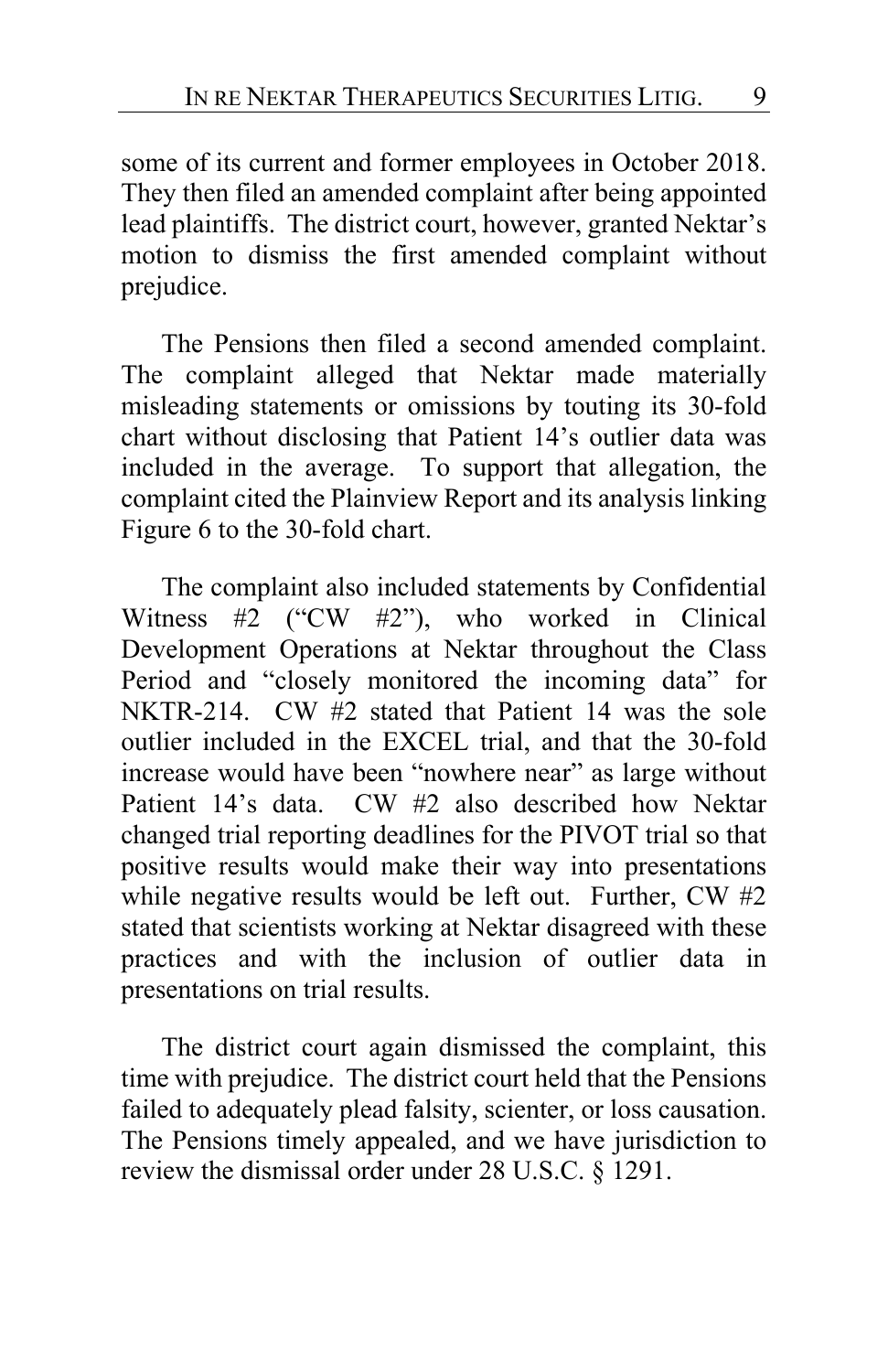#### **STANDARD OF REVIEW**

We review de novo the district court's dismissal of the complaint. *Levi v. Atossa Genetics, Inc. (In re Atossa Genetics Inc. Sec. Litig.)*, 868 F.3d 784, 793 (9th Cir. 2017). The court must accept all well-pleaded allegations as true. *Lloyd v. CVB Fin. Corp.*, 811 F.3d 1200, 1205 (9th Cir. 2016). We also consider the complaint as a whole. *Tellabs, Inc. v. Makor Issues & Rights, Ltd.*, 551 U.S. 308, 322 (2007).

To survive a Rule 12(b)(6) motion, a plaintiff must plead "enough facts to state a claim to relief that is plausible on its face." *Bell Atl. Corp. v. Twombly,* 550 U.S. 544, 570 (2007). A claim is facially plausible when a plaintiff pleads "factual content that allows the court to draw the reasonable inference that the defendant is liable for the misconduct alleged." *Ashcroft v. Iqbal*, 556 U.S. 662, 678 (2009).

Securities fraud complaints face heightened pleading requirements. "At the pleading stage, a complaint stating claims under section 10(b) and Rule 10b-5 must satisfy the dual pleading requirements of Federal Rule of Civil Procedure 9(b) and the [Private Securities Litigation Reform Act (PSLRA)]." *Zucco Partners, LLC v. Digimarc Corp.*, 552 F.3d 981, 990 (9th Cir. 2009). Rule 9(b) requires that a party "state with particularity the circumstances constituting fraud or mistake." The PSLRA requires that "the complaint shall specify each statement alleged to have been misleading, the reason or reasons why the statement is misleading, and, if an allegation regarding the statement or omission is made on information and belief, the complaint shall state with particularity all facts on which that belief is formed." 15 U.S.C.  $\S$  78u-4(b)(1)(B). "By requiring specificity, [the PSLRA] prevents a plaintiff from skirting dismissal by filing a complaint laden with vague allegations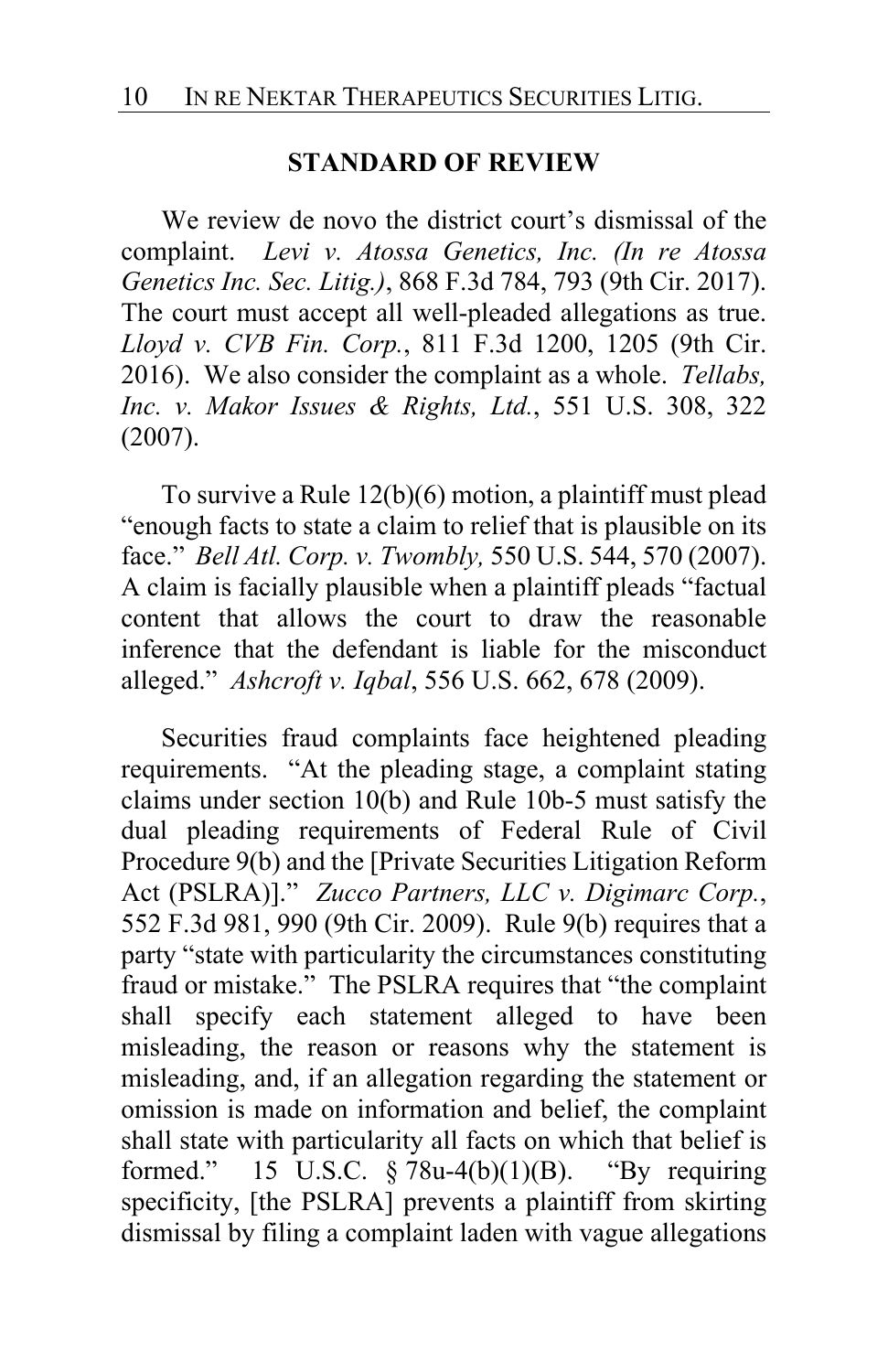of deception unaccompanied by a particularized explanation stating *why* the defendant's alleged statements or omissions are deceitful." *Metzler Inv. GMBH v. Corinthian Colls., Inc.*, 540 F.3d 1049, 1061 (9th Cir. 2008).

### **ANALYSIS**

To plead a claim under § 10(b) and Rule 10b-5, a plaintiff must allege "(1) a material misrepresentation or omission [falsity]; (2) scienter; (3) a connection between the misrepresentation or omission and the purchase or sale of a security; (4) reliance; (5) economic loss; and (6) loss causation." *Nguyen*, 962 F.3d at 413 (quoting *Or. Pub. Emps. Ret. Fund v. Apollo Grp. Inc.*, 774 F.3d 598, 603 (9th Cir. 2014)). Each of these elements must be independently satisfied. *See Or. Pub. Emps. Ret. Fund*, 774 F.3d at 607 (explaining that failure to adequately plead an element "is an independent basis" on which to affirm dismissal of the complaint).

As explained below, we hold that Plaintiffs have failed to establish falsity and loss causation under the applicable pleading standards. For that reason, we need not address the remaining elements.

# **I. The Complaint Does Not Adequately Allege Why Nektar's Statements About Phase 1 EXCEL Trial Results Are False or Misleading.**

To satisfy the falsity element, the Pensions point to Nektar's use of the 30-fold chart to tout the effectiveness of NKTR-214. The Pensions' arguments lack merit because they fail to specify why the chart would have deceived a reasonable investor under § 10(b) or Rule 10b-5.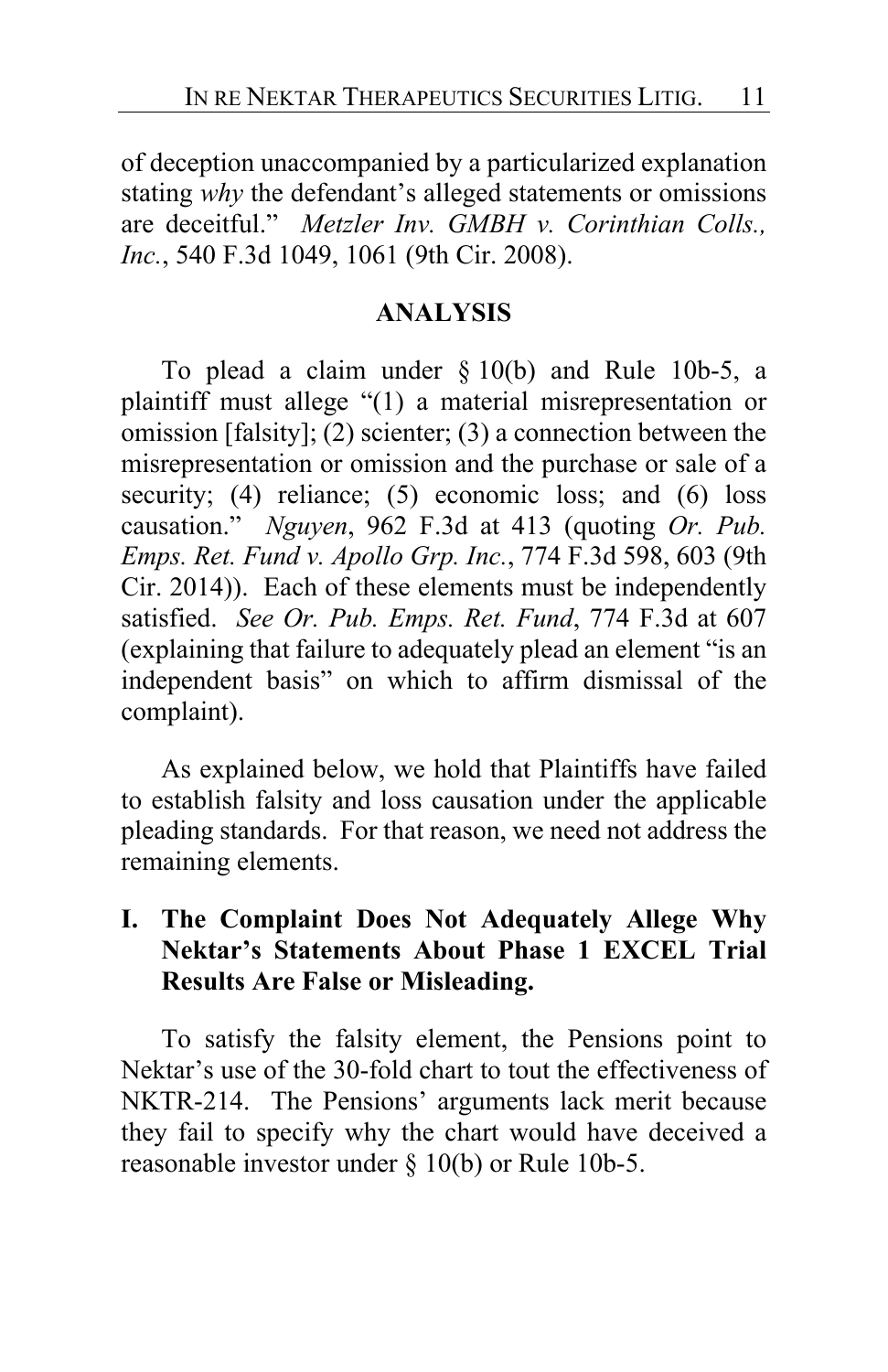# **A. The complaint fails to explain why the alleged outlier data in the Phase 1 EXCEL clinical trial constituted a material misrepresentation.**

The parties dispute whether Patient 14's outlier data was in fact included in the 30-fold chart's calculations. But even assuming it was, the complaint fails to explain why its inclusion was materially misleading. Simply put, the complaint does not allege with specificity what the Phase 1 EXCEL results would have been without outlier data. Nor does it provide context about why investors would have felt misled had they received Phase 1 EXCEL results without the outlier data.

The Pensions say that the 30-fold chart was misleading because Nektar failed to inform investors that it included outlier data. An omission is materially misleading if "there is 'a substantial likelihood that [it] would have been viewed by the reasonable investor as having significantly altered the "total mix" of information made available' for the purpose of decisionmaking by stockholders concerning their investments." *Retail Wholesale & Dep't Store Union Loc. 338 Ret. Fund v. Hewlett-Packard Co.*, 845 F.3d 1268, 1274 (9th Cir. 2017) (quoting *Basic Inc. v. Levinson*, 485 U.S. 224, 231–32 (1988)); *accord Atossa*, 868 F.3d at 795 (quoting same). So, "once defendants [choose] to tout positive information to the market, they [are] bound to do so in a manner that wouldn't mislead investors, including disclosing adverse information that cuts against the positive information." *Khoja v. Orexigen Therapeutics, Inc.*, 899 F.3d 988, 1009 (9th Cir. 2018) (quoting *Schueneman v. Arena Pharm., Inc*., 840 F.3d 698, 705–06 (9th Cir. 2016)).

Here, the Pensions have not pleaded specific facts articulating why Nektar's 30-fold chart about the Phase 1 EXEL clinical results was materially misleading. *See*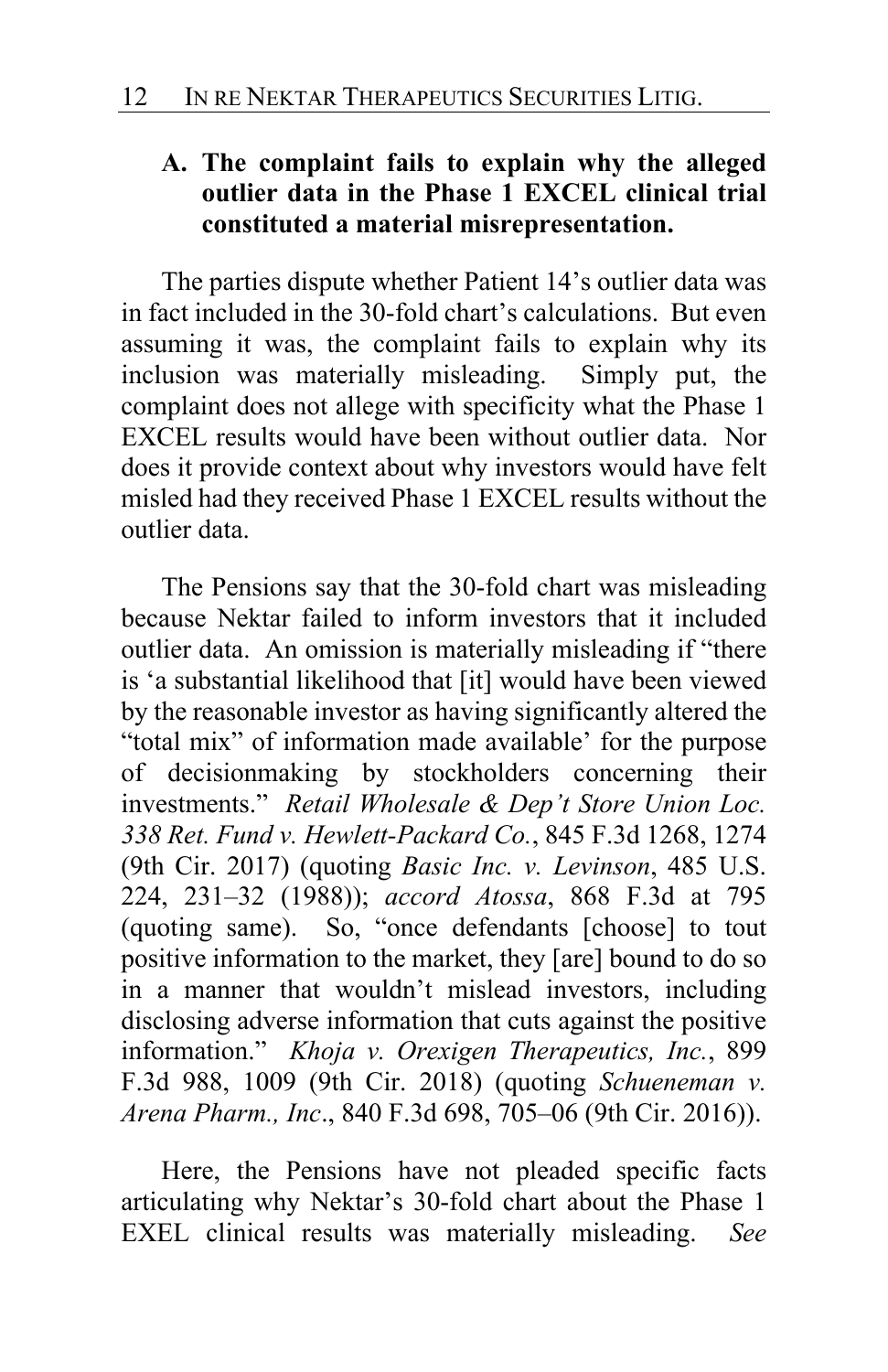*Metzler*, 540 F.3d at 1061. The complaint merely alleges that outlier data drove the 30-fold change claim without providing any meaningful context or information about why an investor's assessment of Nektar would have changed if Patient 14's alleged outlier data had been excluded.**[4](#page-12-0)** Put another way, we simply do not know what the results would have been without the outlier data or what those results would mean as a medical matter.

The Pensions take three stabs at what the fold change would have been without Patient 14's outlier data, but they all fall short of the heightened pleading standard imposed by Rule 9(b) and the PSLRA.

First, the Pensions rely on the Plainview Report to allege that the result "would look very different" if one calculated the fold change based on only *three* patients found in Figure 6 who were dosed every three weeks. The complaint claims that the fold change for that calculation would be  $-1.8$ fold." But cherry-picking data from only three patients does not plausibly show the falsity of the 30-fold claim. Indeed, the complaint never explains or justifies why it excluded the other remaining patients (at least six more in the 30-fold chart). And it is not even apparent from the complaint whether any patients from Figure 6 are in the 30-fold chart, as the latter included data from only ten out of the twentyeight patients in the EXCEL trial.

Second, the complaint states that CW #2 contended that the results would have been "nowhere near" the 30-fold

<span id="page-12-0"></span>**<sup>4</sup>** In their briefs, the Pensions maintained that Patient 14's outlier (positive) data should have been excluded because it skewed the results. But if so, it would also allow companies to discard outlier (negative) data claiming that it distorts the results. The Pensions presumably would consider such exclusion of negative data to be misleading.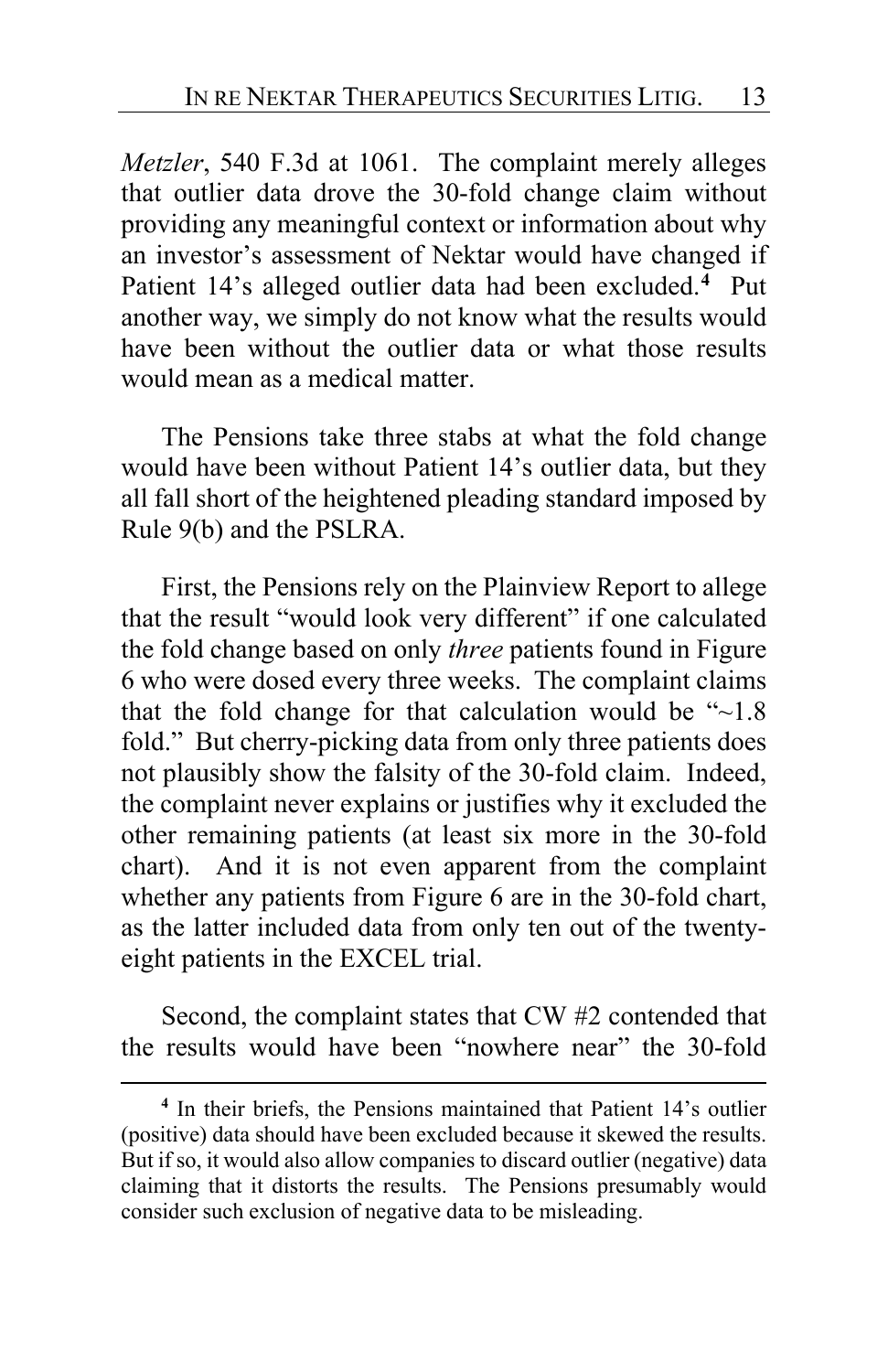result without Patient 14's data, but it does not specify any further details. Instead, CW #2 relies on vague and hyperbolic assertions, describing the 30-fold chart as "misleading," "deceitful," and "lacking scientific integrity." But conclusory adjectives do not meet the PSLRA's heightened pleading requirements. *Metzler*, 540 F.3d at 1061. In the highly technical task of evaluating scientific studies and their impact on investment decisions, plaintiffs must provide some specificity to anchor their contentions that investors would find one study outcome to be meaningfully different from another. The Pensions' complaint fails to do that.

Third, the Pensions rely on a statistical analysis by an expert who estimates, after making many assumptions, that the fold change experienced by the other patients in the 30 fold chart could not have topped 5.55. Yet again, we are provided no plausible justification for the assumptions underlying how this expert precisely derived that 5.55-fold estimate.**[5](#page-13-0)** Plaintiffs cannot evade the PSLRA's exacting pleading standards by merely citing an expert who makes assertions about falsity based on questionable assumptions and unexplained reasoning.

<span id="page-13-0"></span>**<sup>5</sup>** The expert apparently assumes that Patient 14's starting CD8+ count was 10 cells/mm<sup>2</sup>. But this is seemingly estimated from visually looking at Figure 6, which is a tiny graphic whose y-axis is marked by large increments of 500 (0, 500, 1000, etc.). The dot representing Patient 14's starting CD8+ count is near zero, but the dot itself is big enough visually relative to the compressed y-axis that one could reasonably conclude that Patient 14's actual starting count is anywhere from zero to 50. Using the same logic as the expert, choosing a starting count somewhere between 11 and 50 would mean that the fold change experienced by the other patients in the 30-fold chart could be anywhere from  $\sim$ 8-fold to  $\sim$ 27-fold.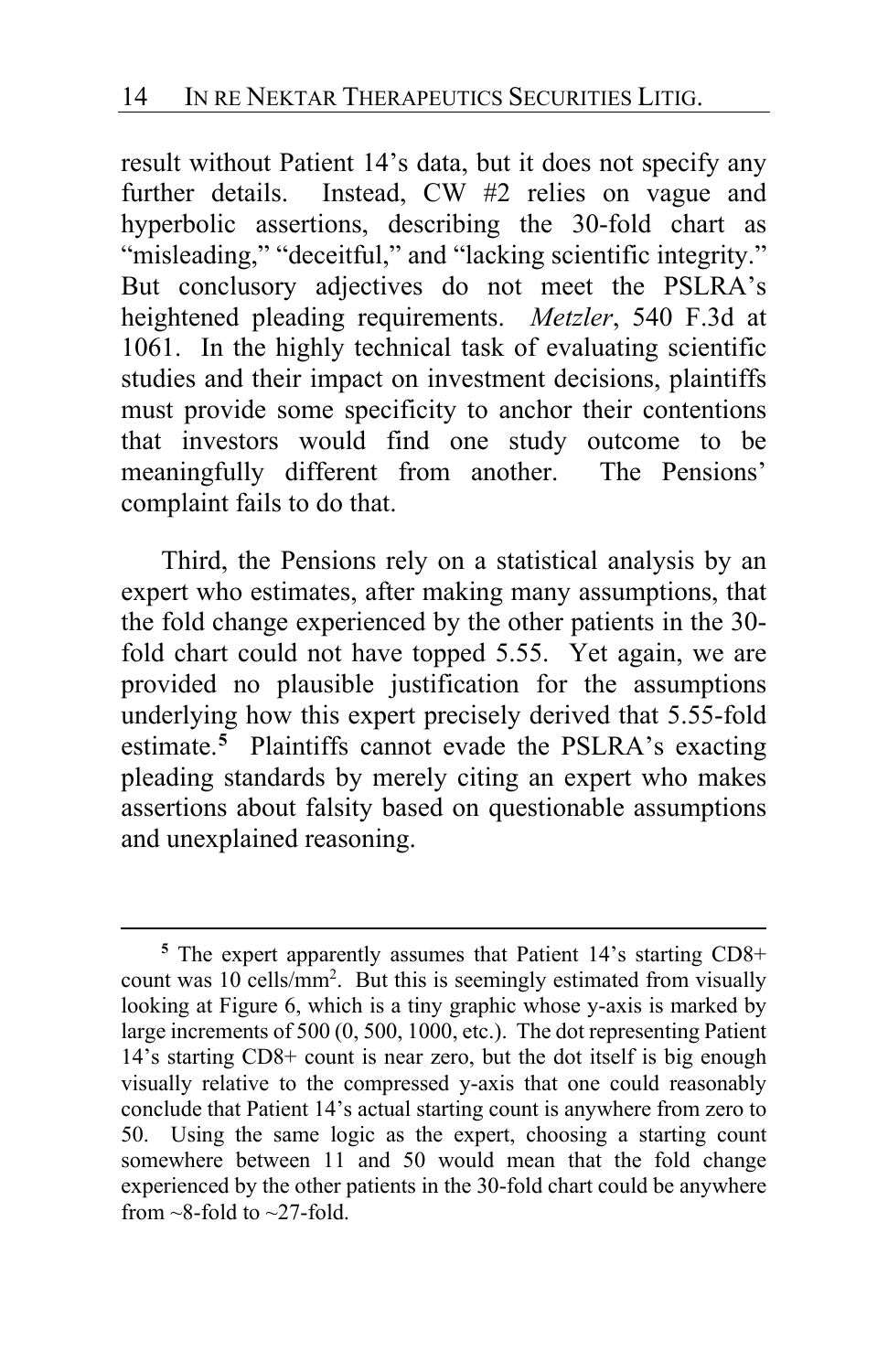Even assuming the Pensions had adequately alleged what the fold change would have been without Patient 14's data, they have failed to explain why that difference would be material to a reasonable investor. *See Retail Wholesale*, 845 F.3d at 1274; *Atossa*, 868 F.3d at 795. Consider this analogy on why context matters in determining the falsity of statements based on highly technical information: Suppose a smartphone maker touts that the microchip in its newest phone is 300 times faster than its predecessor chip based on multiple technical tests. But if we take out one outlier test, it turns out that the new microchip is 200 times faster. It may well be that consumers cannot tell the difference between 200 times and 300 times faster in real-life because 200 times is blazingly fast for any conceivable task on a smartphone. And in such a scenario, the average investor may not care whether the new microchip is 200 times or 300 times faster because it makes no material difference to consumers.

Likewise, we do not know from the complaint whether a somewhat lower fold-change would have been material to investors. For example, without Patient 14's data, perhaps the number of cancer-fighting cells would have increased 15-fold. Is that an excellent result from a medical perspective? Is there any material difference between a 15 fold increase and a 30-fold increase? And how would an average investor assess such a difference? Perhaps investors would not care about such a difference if it turned out that a 30-fold increase provides little marginal benefit over a 15 fold increase for most cancer patients. We cannot answer any of these questions because the complaint has failed to plead sufficient facts to provide context that would allow us to assess the alleged falsity of Nektar's statements.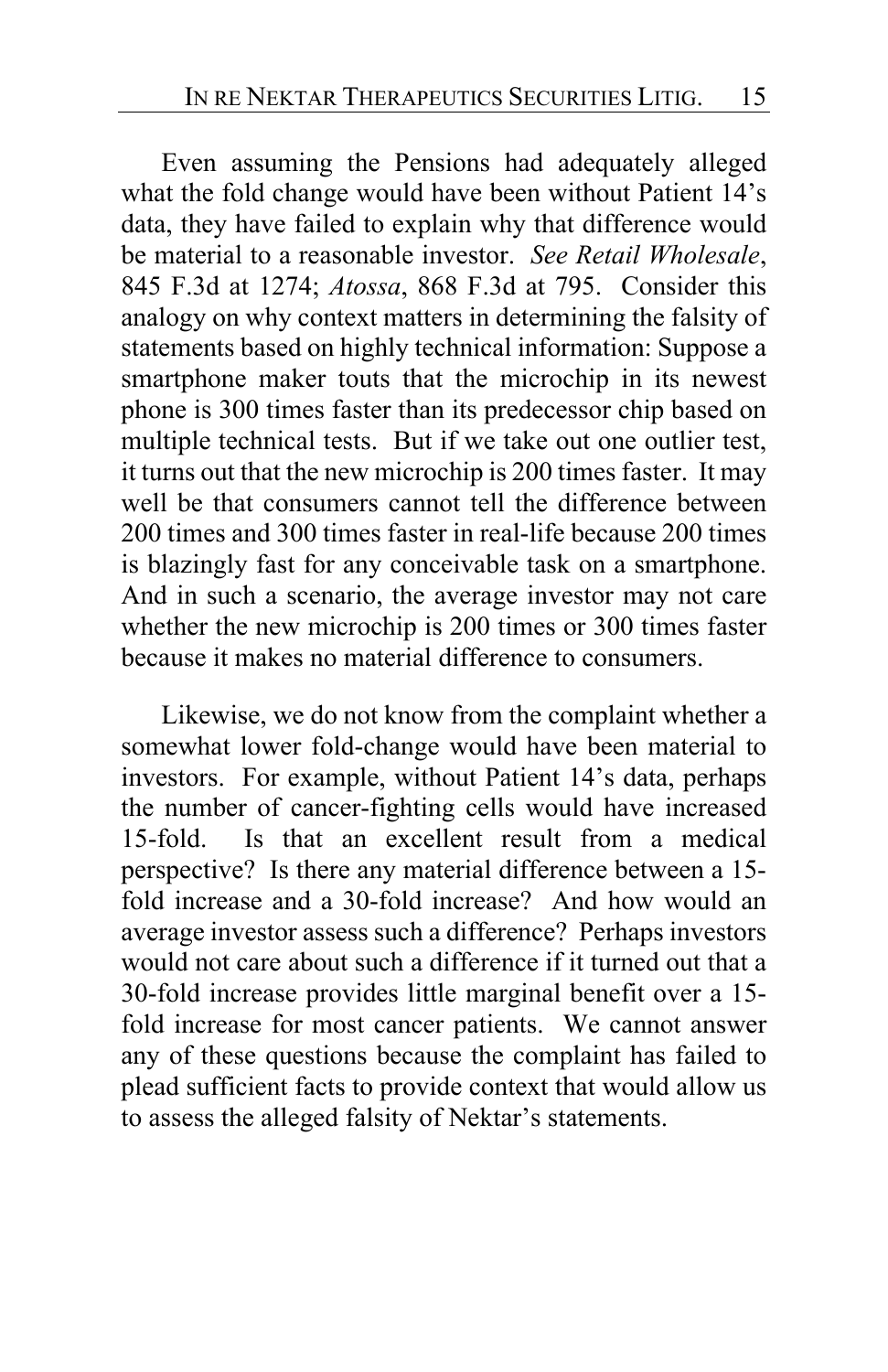# **B. The purported inclusion of patients with different dosing schedules does not render the 30-fold chart materially misleading.**

The Pensions also allege that Nektar "falsely claimed that the patients in the trial were dosed with NKTR-214 every three weeks when, in fact, two of the patients used to support the 30-fold increase claim—including the outlier patient—were dosed every two weeks." But the Pensions plead no facts suggesting why the one-week difference in dosing "would have been viewed by the reasonable investor as having significantly altered the 'total mix' of information made available." *Atossa*, 868 F.3d at 795 (quoting *Basic*, 485 U.S. at 231–32). It might be inferred that needing a higher frequency of dosing suggests a lower potency of the drug, but it is unclear how that relates to the viability of NKTR-214 on the market or, as a result, Nektar's attractiveness as an investment. The Pensions thus have not plausibly alleged a materially false statement about dosing frequency.

# **II. The Complaint Does Not Plausibly Establish Loss Causation.**

The Pensions have also failed to allege loss causation. When considering loss causation, "the ultimate issue is whether the defendant's misstatement, as opposed to some other fact, foreseeably caused the plaintiff's loss." *Lloyd*, 811 F.3d at 1210. The "burden of pleading loss causation is typically satisfied by allegations that the defendant revealed the truth through 'corrective disclosures' which 'caused the company's stock price to drop and investors to lose money.'" *Id.* at 1209 (quoting *Halliburton Co. v. Erica P. John Fund, Inc.*, 573 U.S. 258, 264 (2014)). Plaintiffs thus must show a "causal connection between the fraud and the loss by tracing the loss back to the very facts about which the defendant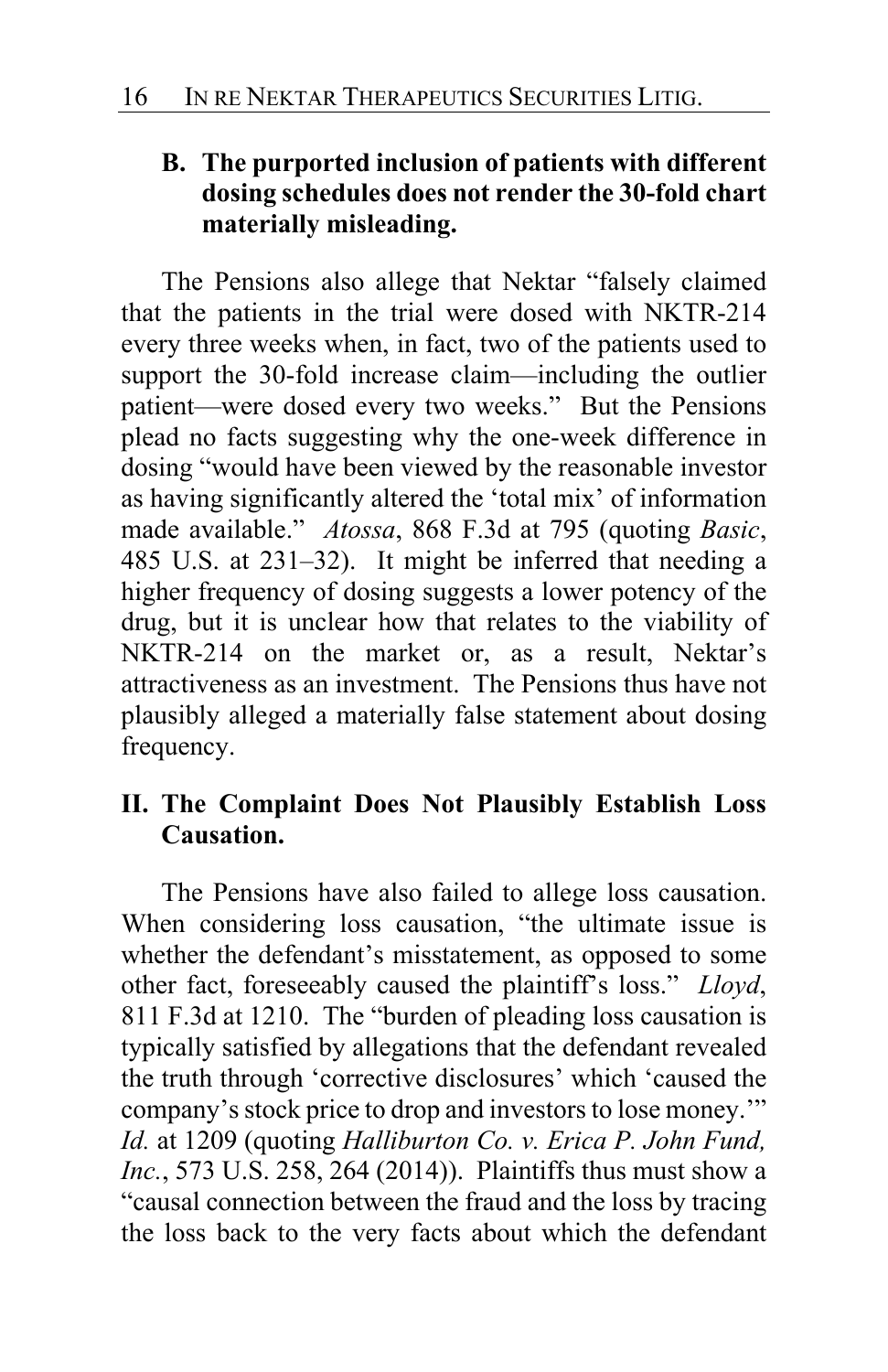lied." *Mineworkers' Pension Scheme v. First Solar Inc.*, 881 F.3d 750, 753 (9th Cir. 2018) (internal quotation marks and citations omitted).**[6](#page-16-0)**

# **A. The later Phase 1/2 PIVOT trial result was not a corrective disclosure that exposed the alleged falsity of the earlier Phase 1 EXCEL trial data.**

As discussed above, after earlier reporting on the highly promising data from the Phase 1 EXCEL clinical trial, Nektar later revealed results from the Phase 1/2 PIVOT trial that somewhat took the shine off the initial trial data. Nektar reported that the overall response rate in patients was 50%, down from 85% reported in data collected in the year before. The next business day on June 4, Nektar's stock dropped over 40%. The Pensions argue that the inclusion of misleading outlier data in the Phase 1 EXCEL trial inflated investor expectations, and then the results of the Phase 1/2 PIVOT trial revealed the falsity of the earlier Phase 1 EXCEL trial data.

This claim fails because only a tenuous causal connection exists between the alleged falsehoods from the Phase 1 EXCEL trial and the Phase 1/2 PIVOT trial data announcement that preceded the June 4 stock drop. The use

<span id="page-16-0"></span>**<sup>6</sup>** The Pensions also rely on a "zone of risk" theory to argue loss causation. *See, e.g.*, *Lentell v. Merrill Lynch & Co., Inc.*, 396 F.3d 161, 173 (2d Cir. 2005). Our court has never expressly adopted that theory, though other circuits have. *See Nuveen Mun. High Income Opportunity Fund v. City of Alameda*, 730 F.3d 1111, 1120 (9th Cir. 2013). We have continued to require securities fraud plaintiffs to allege that the defendant lied about "the very facts" causing the plaintiffs' losses, and it is unclear in any event that courts employing the "zone of risk" theory require any lesser showing. *See id.* (quoting *McCabe v. Ernst & Young, LLP*, 494 F.3d 418, 425, 431 (3d Cir. 2007)).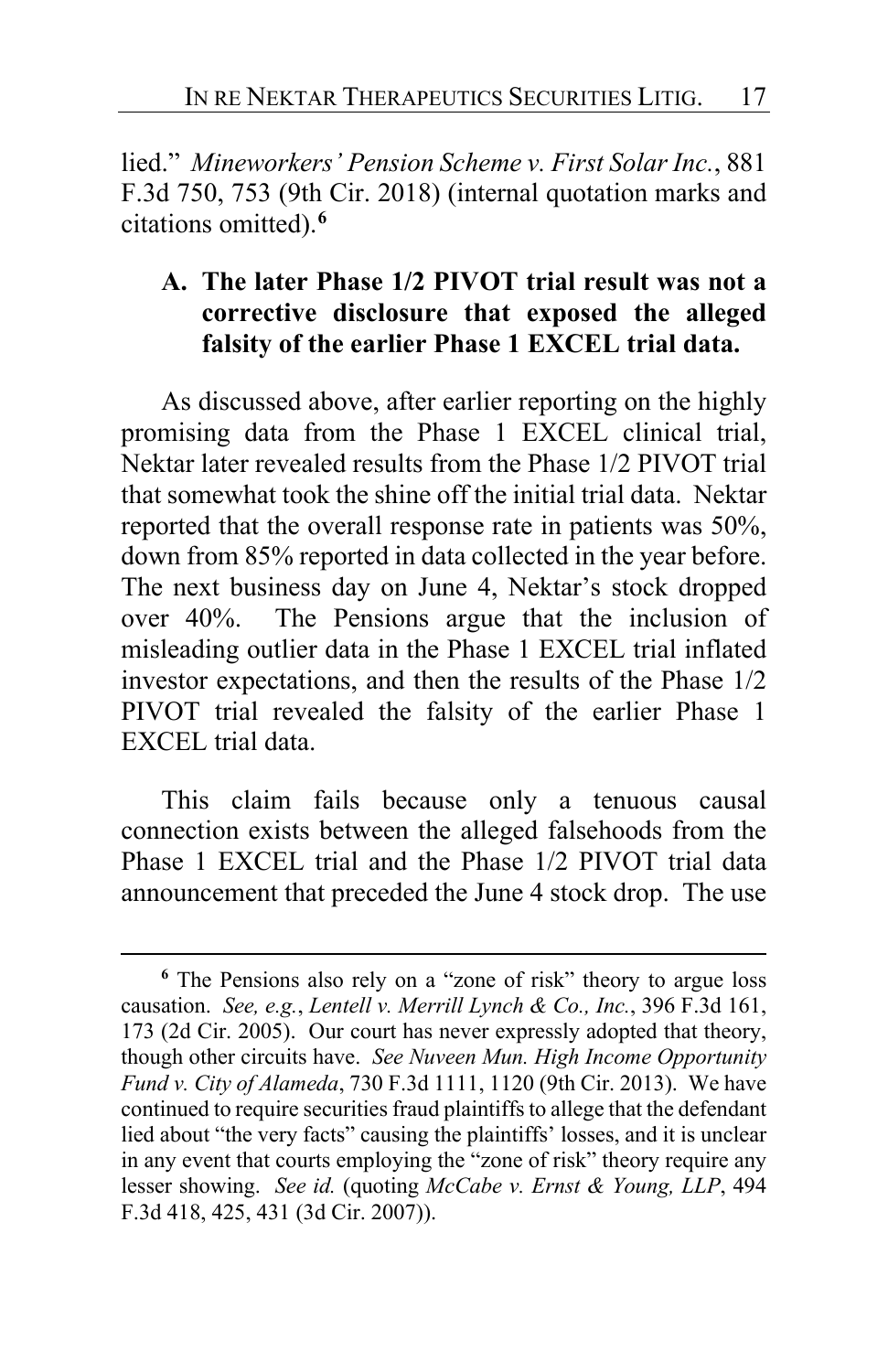of outlier data alleged in the complaint relates to the Phase 1 EXCEL trial, which focused only on NKTR-214. In contrast, the Phase 1/2 PIVOT trial tested patients who received both NKTR-214 and Opdivo, another anti-cancer drug. The Phase 1/2 PIVOT trial thus tested a different treatment and used a different diagnostic measure than the Phase 1 EXCEL trial (tumor shrinkage rather than biomarker data).

Of course, the two trials are related in that they both involved NKTR-214. But the inquiry is whether the Pensions have traced their losses "back to the very facts about which the defendant lied." *Mineworkers*, 881 F.3d at 753 (quotation omitted). The Pensions' allegations focus on data from the earlier Phase 1 EXCEL trial, rather than the later Phase 1/2 PIVOT data. The announcement of the Phase 1/2 results did not suggest that the EXCEL data were improperly manipulated, or that the methodology for collecting and analyzing that data was flawed. Indeed, Nektar's announcement merely integrated newly collected data from the Phase 1/2 PIVOT trial into its reporting. It did not correct or revise previous patient data.

The Phase 1/2 PIVOT result was not a corrective disclosure that exposed the alleged falsity in the Phase 1 EXCEL trial data, causing the drop in stock price. Rather, it merely showed that results from a different and more comprehensive test were not as promising as those from the more limited Phase 1 EXCEL data. Thus, the Pensions' factual allegations most plausibly suggest that relatively disappointing test results, not any revelation of earlier falsehoods, caused Nektar's share price to plunge.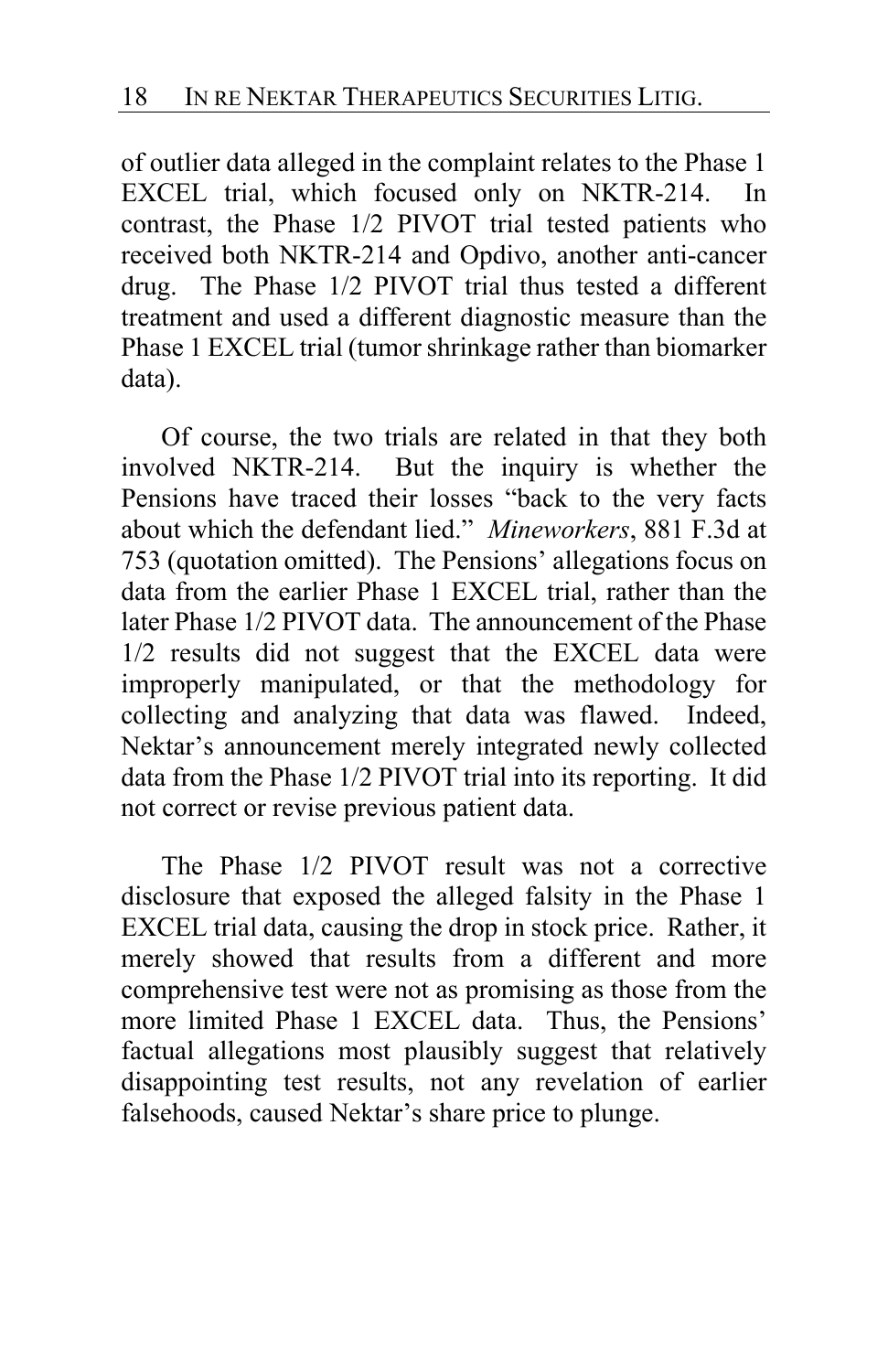#### **B. The Plainview Report Does Not Establish Loss Causation.**

The Pensions also argue that the Plainview Report—in which anonymous short-sellers claimed that Patient 14's outlier data from Figure 6 were incorporated into the 30-fold chart—served as a corrective disclosure that caused Nektar's stock to drop by seven percent on October 1. That argument fails.

Our court recently analyzed when a short-seller's report can satisfy the loss causation element in *Houston Mun. Employees Pension System v. BofI Holding, Inc. (In re BofI Holding, Inc. Securities Litigation)*, 977 F.3d 781 (9th Cir. 2020). The inquiry begins with whether the court can "plausibly infer that the alleged corrective disclosure provided new information to the market that was not yet reflected in the company's stock price." *Id.* at 795. This is normally difficult with a short-seller report that uses publicly available information because a corrective disclosure "must by definition reveal new information to the market that has not yet been incorporated into the [stock] price." *Id.* at 794. But if the report "required extensive and tedious research involving the analysis of far-flung bits and pieces of data," then "[t]he time and effort it took to compile this information make it plausible that the posts provided new information to the market, even though all of the underlying data was publicly available." *Id.* at 797.

*BofI* underscored the high bar that plaintiffs must meet in relying on self-interested and anonymous short-sellers. We acknowledged that it was "plausible" that the short-seller blog posts at issue "provided new information to the market," but "nonetheless conclude[d]" that the plaintiffs "ha[d] not plausibly alleged that these posts constituted corrective disclosures." *Id.* We explained that "it is not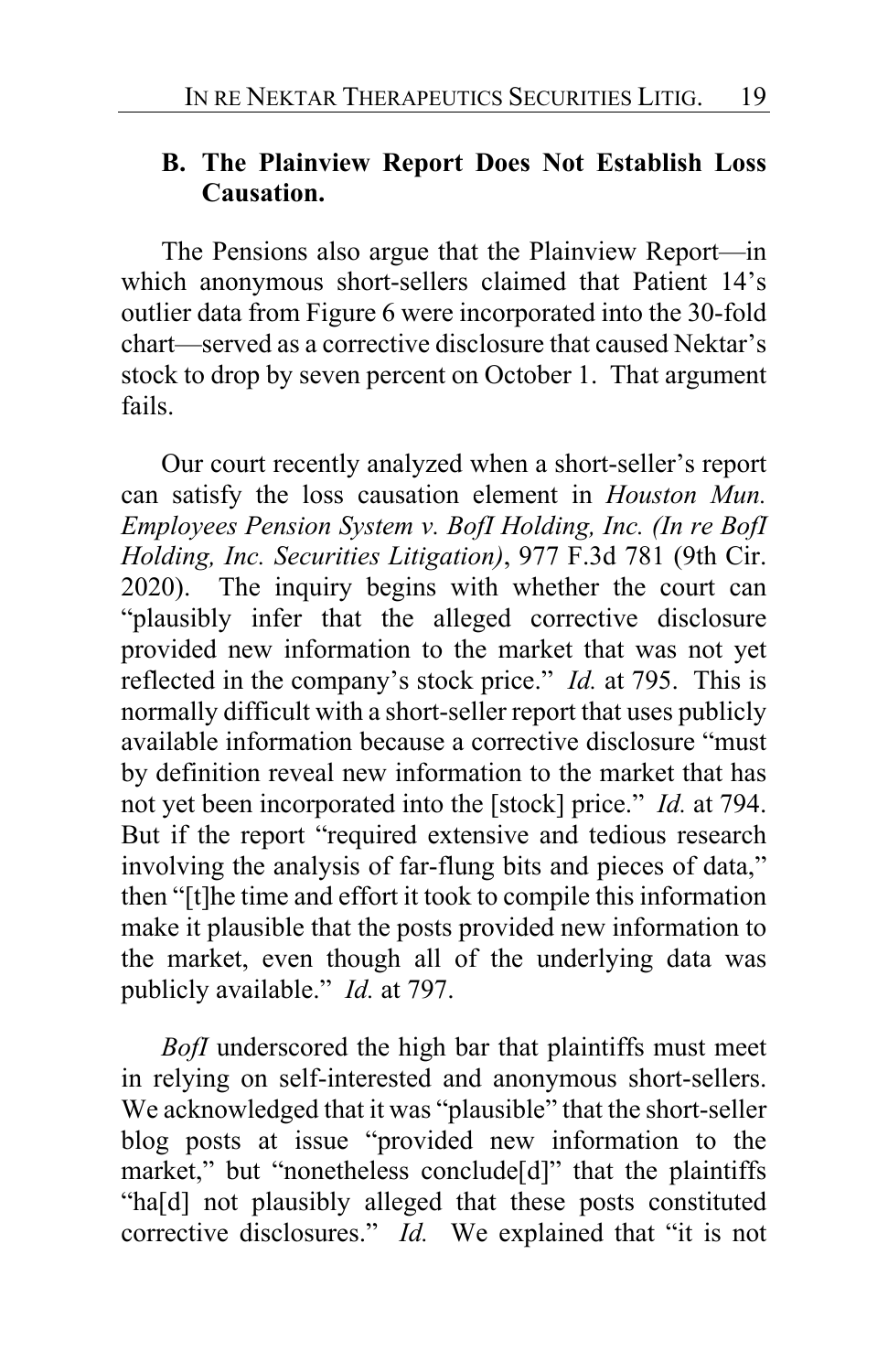plausible that the market reasonably perceived these posts as revealing the falsity of [the defendant's] prior misstatements" because:

> The posts were authored by anonymous short-sellers who had a financial incentive to convince others to sell, and the posts included disclaimers from the authors stating that they made "no representation as to the accuracy or completeness of the information set forth in this article." A reasonable investor reading these posts would likely have taken their contents with a healthy grain of salt.

#### *Id.*

We hold that the same reasoning applies to the Plainview Report. Perhaps the Plainview Report did provide new information to the market. Its analysis pulled together disparate sources and connected data in ways that were not plainly obvious. For example, it compared statements made by Nektar at different conferences and it cross-checked sources provided by Nektar. Yet the Plainview Report was "authored by anonymous short-sellers who had a financial incentive to convince others to sell, and the posts included disclaimers from the authors stating that they made 'no representation as to the accuracy or completeness of the information set forth in this article.'" *BofI*, 977 F.3d at 797. As a result, it is not plausible that the market would perceive the Plainview Report as revealing false statements because the nature of the report means that investors would have taken its "contents with a healthy grain of salt." *Id.*

The Pensions attempt to distinguish *BofI* by arguing that the reports in that case had only a tangential relationship to the false statements at issue, while here the Plainview Report